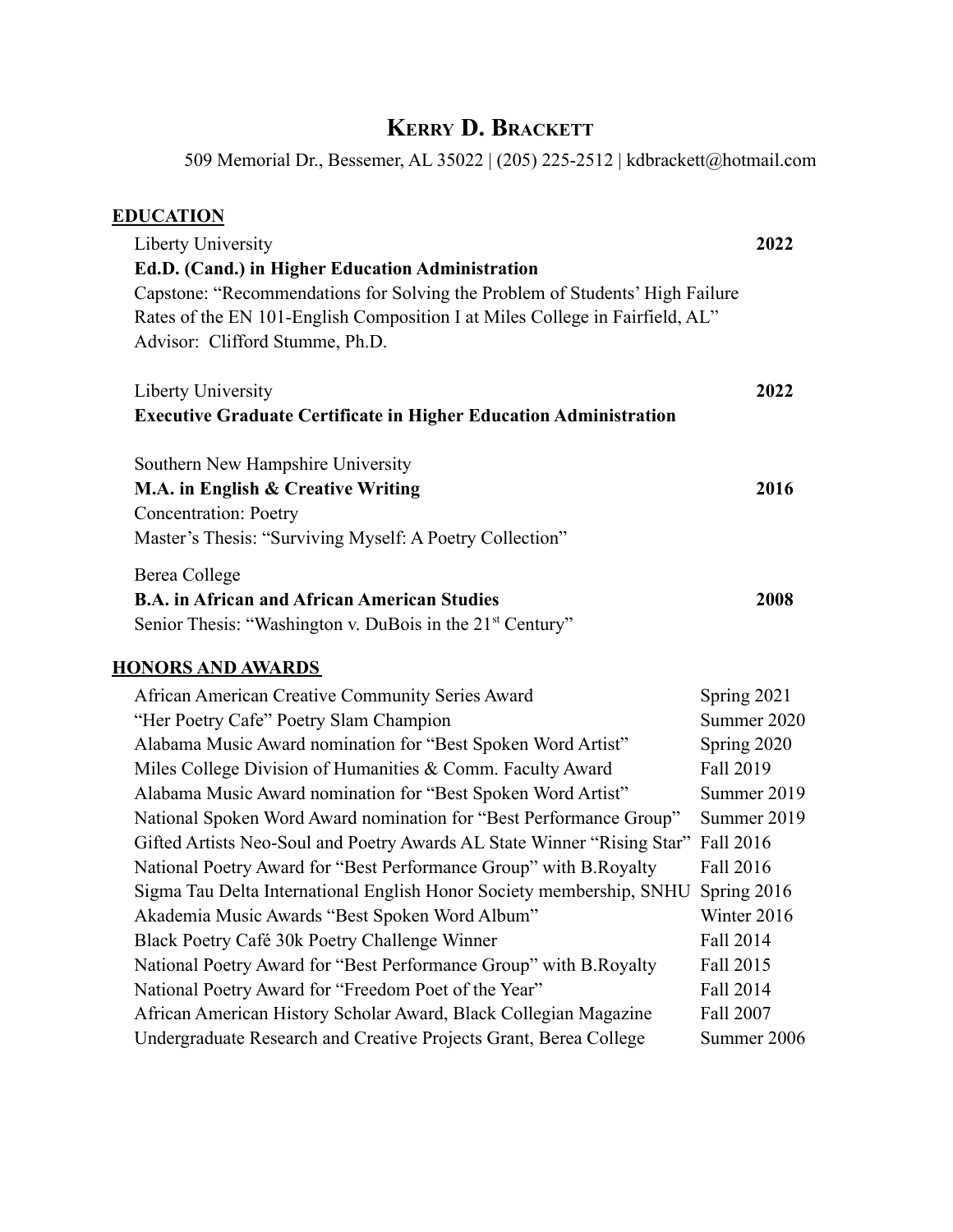## **RESEARCH INTERESTS**

African American Literature, African American Culture, Harlem Renaissance, Black Arts Movement, Creative Writing, Poetry, Composition, Historically Black Colleges and Universities

## **RELATED EXPERIENCE**

| Miles College                                                                                     |                  |
|---------------------------------------------------------------------------------------------------|------------------|
| <b>Instructor of English</b>                                                                      | 2017-Present     |
| Courses Taught: EN 101-English Composition I; EN 102- English                                     |                  |
| Composition II; EN 201-Introduction To Literature; EN 301-Grammar and Linguistics;                |                  |
| EN 380-African American Contemporary Writers; EN 390-Poetry; EN 400-African American              |                  |
| Autobiography; SPE 111-Fundamentals of Speech; HUM 201-Humanities                                 |                  |
| Lawson State Community College                                                                    |                  |
| <b>Adjunct English Professor</b>                                                                  | 2017-2019        |
| Course Taught: ENG 101-English Composition I; ENG 102-English                                     |                  |
| Composition II; ENG 251-American Literature I                                                     |                  |
| Kingdom Ink Entertainment                                                                         |                  |
| <b>Spoken Word Artist/Writer</b>                                                                  | $2012$ – Present |
| Provide live entertainment of spoken word poetry, as well as                                      |                  |
| published poetry chapbooks. Conducted creative writing workshops                                  |                  |
| at local schools. Performed works in cities including Birmingham,                                 |                  |
| AL; Atlanta, GA; Chicago, IL; Norfolk, VA; and New York, NY.                                      |                  |
| Education Corp. of America                                                                        |                  |
| <b>Military Student Center Specialist</b>                                                         | $2015 - 2017$    |
| Reviewed, verified, and assessed application and support                                          |                  |
| documents in accordance with VA established guidelines for                                        |                  |
| military students in over 80 campuses.                                                            |                  |
| <b>United States Navy</b>                                                                         |                  |
| <b>Operations Supervisor</b>                                                                      | 2011-2014        |
| Implemented a rigorous training plan executing over 35 lectures                                   |                  |
| enhancing unit readiness and yielding 100% advancement within                                     |                  |
| the unit.                                                                                         |                  |
| Virginia Wesleyan College                                                                         |                  |
| <b>Director of Sustainability and Energy</b>                                                      | 2008-2009        |
| Directed sustainability initiative for the College while serving as project manager for the       |                  |
| President's Sustainability Council. Published carbon inventory report as part of American College |                  |

and University Presidents Climate Commitment.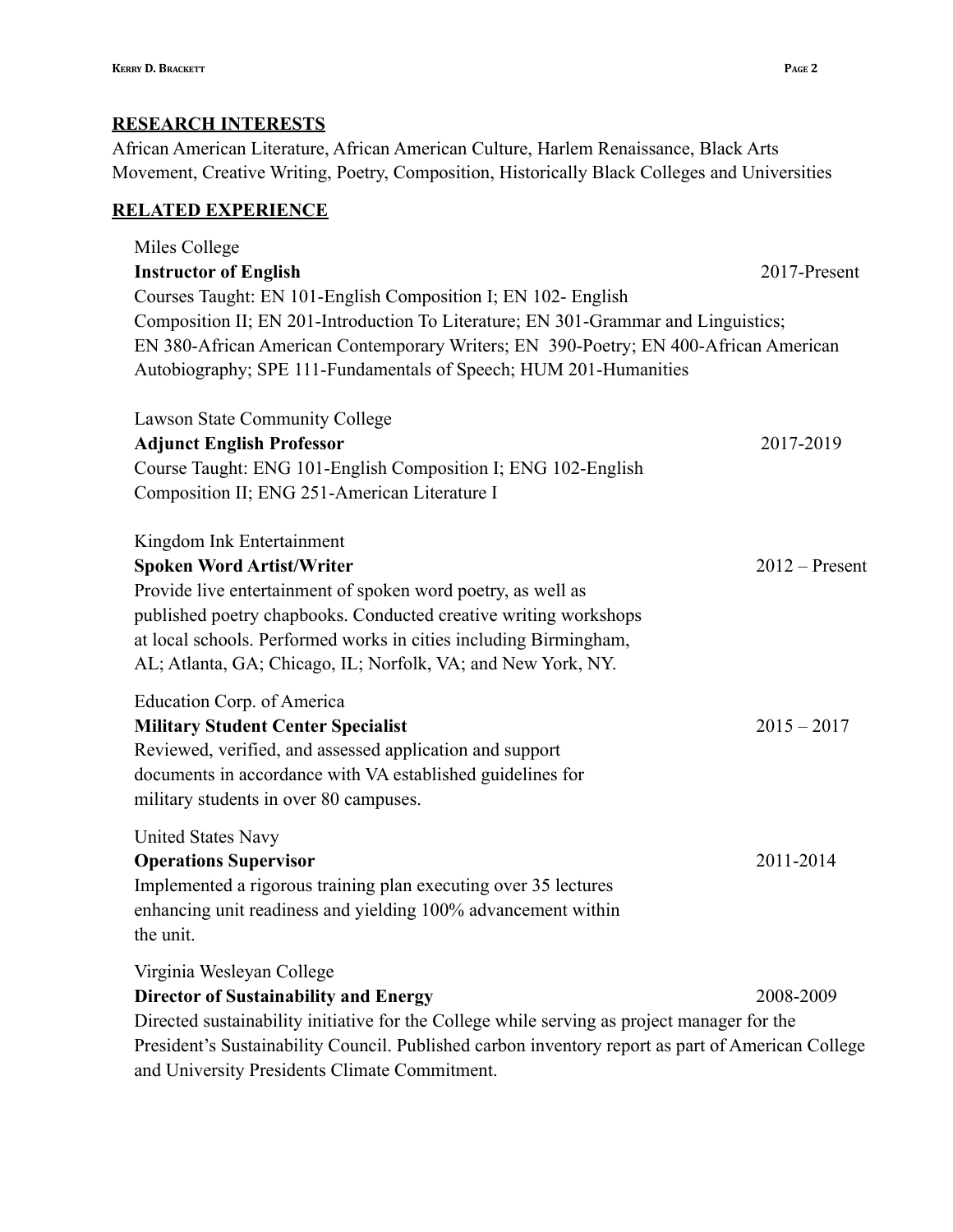| Berea College                                                                               |      |      |
|---------------------------------------------------------------------------------------------|------|------|
| <b>Research Assistant</b>                                                                   | 2006 |      |
| Assistant to Dr. Dwayne Mack and Dr. Gloria Johnson, conducting                             |      |      |
| primary and secondary source research for black churches in Berea,                          |      |      |
| KY and their involvement in the Civil Rights Movement.                                      |      |      |
|                                                                                             |      |      |
|                                                                                             |      |      |
| <b>PUBLICATIONS AND PRESENTATIONS</b>                                                       |      |      |
| <b>Books</b>                                                                                |      |      |
| <b>Surviving Myself</b>                                                                     | 2020 |      |
| Guerrilla Ignition Publishing                                                               |      |      |
|                                                                                             |      |      |
| <b>An Open Table</b>                                                                        |      |      |
| Createspace Independent Publishing Platform                                                 | 2013 |      |
| <b>Soul Appetizer: A Sampler</b>                                                            |      |      |
| Createspace Independent Publishing Platform                                                 | 2012 |      |
| No Holds Barred: Featuring Works from Brackett, Lee, and Gomez                              |      |      |
| Createspace Independent Publishing Platform                                                 | 2013 |      |
|                                                                                             |      |      |
| Poems<br>"Imagine" and "UNITY"                                                              |      |      |
| <b>Black and Latinx Poetry Project</b>                                                      |      | 2020 |
| Alegria Bilingual Media                                                                     |      |      |
|                                                                                             |      |      |
| "Your Light"                                                                                | 2020 |      |
| <b>Poetry Leaves Volume 5: Adult Contemporary Edition</b>                                   |      |      |
| Waterford Township Public Library                                                           |      |      |
|                                                                                             |      |      |
| "Raspberry Rivers," "Coroner," "Symphony," "Harlem," and                                    | 2018 |      |
| "Do I Matter"                                                                               |      |      |
| The Griot: The Journal of African American Studies Volume 37 Number 1<br><b>Spring 2018</b> |      |      |
|                                                                                             |      |      |
| "My Brother's Keeper"                                                                       |      |      |
| <b>In The Memory of Trayvon Martin</b>                                                      |      |      |
| Createspace Independent Publishing Platform                                                 | 2017 |      |
|                                                                                             |      |      |
| "The Art"                                                                                   | 2017 |      |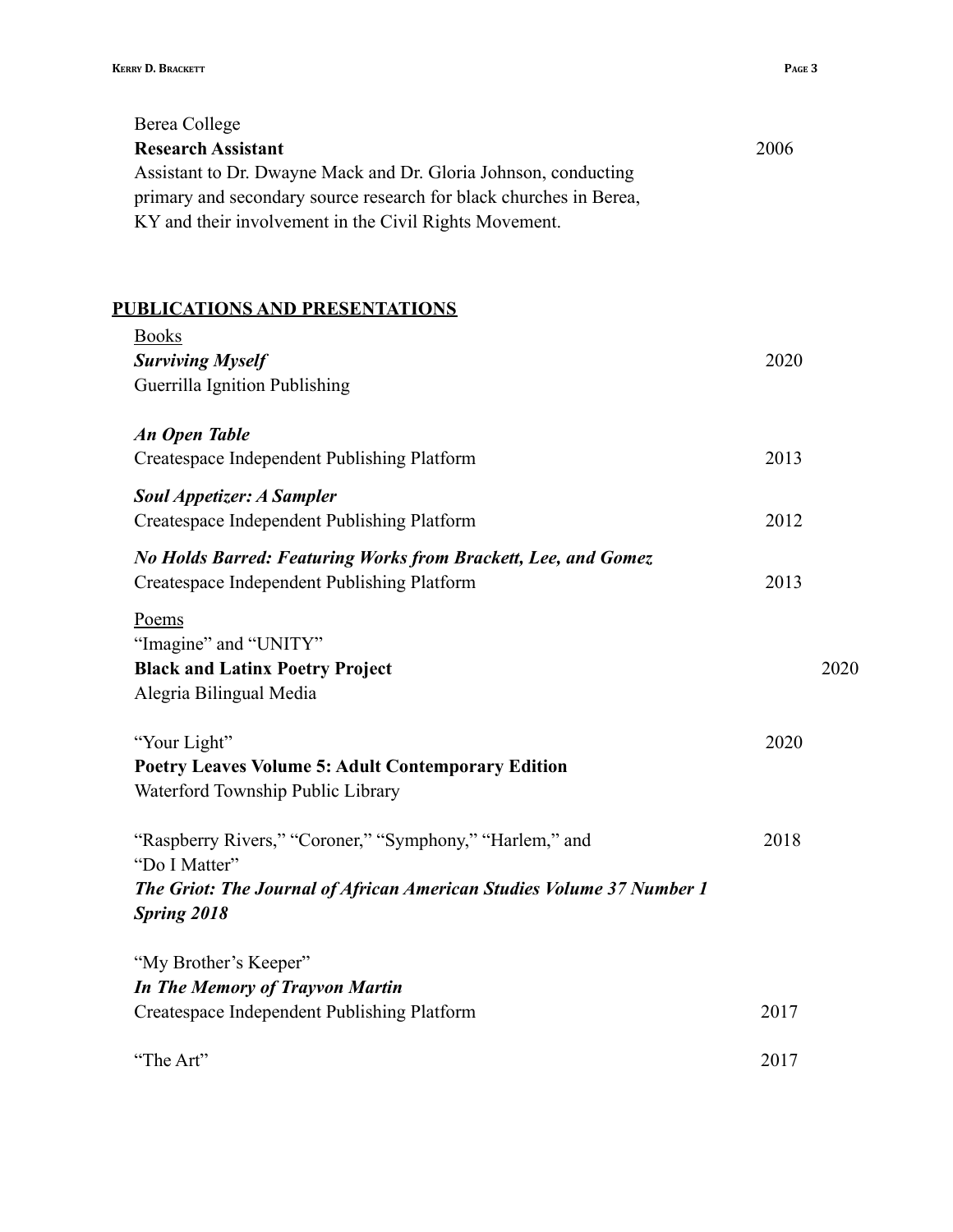| I Want My Poetry ToVol. 3                                  |      |
|------------------------------------------------------------|------|
| <b>Inner Child Press</b>                                   |      |
| "I'm In Love"                                              | 2014 |
| <b>Simply Elevate Magazine, February 2014 Issue</b>        |      |
| Joomag Publishing                                          |      |
| "Father In Me" and "Moment of Silence"                     |      |
| The Ink Spot Presents: Spoken Ink Written Collection Vol.1 |      |
| <b>BlaqRayn Publishing Plus</b>                            | 2014 |
| "Christmas Wish"                                           | 2013 |
| <b>Simply Elevate Magazine, December 2013 Issue</b>        |      |
| Joomag Publishing                                          |      |
| "Black Tears"                                              | 2004 |
| <b>Onyx Magazine</b> , Fall 2004 Issue                     |      |
| Berea College Black Cultural Center                        |      |
| <b>Articles</b>                                            |      |
| "Magic City Slamfest"                                      |      |
| <b>Spoken Vizions Magazine, Winter 2016 Issue</b>          | 2016 |
| Spoken Vizions Publishing                                  |      |

### Performances & Presentations

"There's Power in Our Pens: Utilizing Pieces from Black Literary Movements for First Year Literature Courses at HBCUs" Paper presentation at the 2022 Southeast Philosophy of Education Conference in Decatur GA, February 2022

Featured Performer at Mindwell Poetry in Albuquerque, New Mexico

"Sympathetic Imagination for Malcolm Little: Teaching the Autobiography of Malcolm X" Co-Panelist at the Association of College English Teachers of Alabama Virtual Conference, February 2021

"Power in the Pen: Utilizing Poems from Black Arts Movement Writers for First-Year Literature Courses at HBCUs" Paper presentation at the National Council for Black Studies conference, Atlanta, GA, March 2020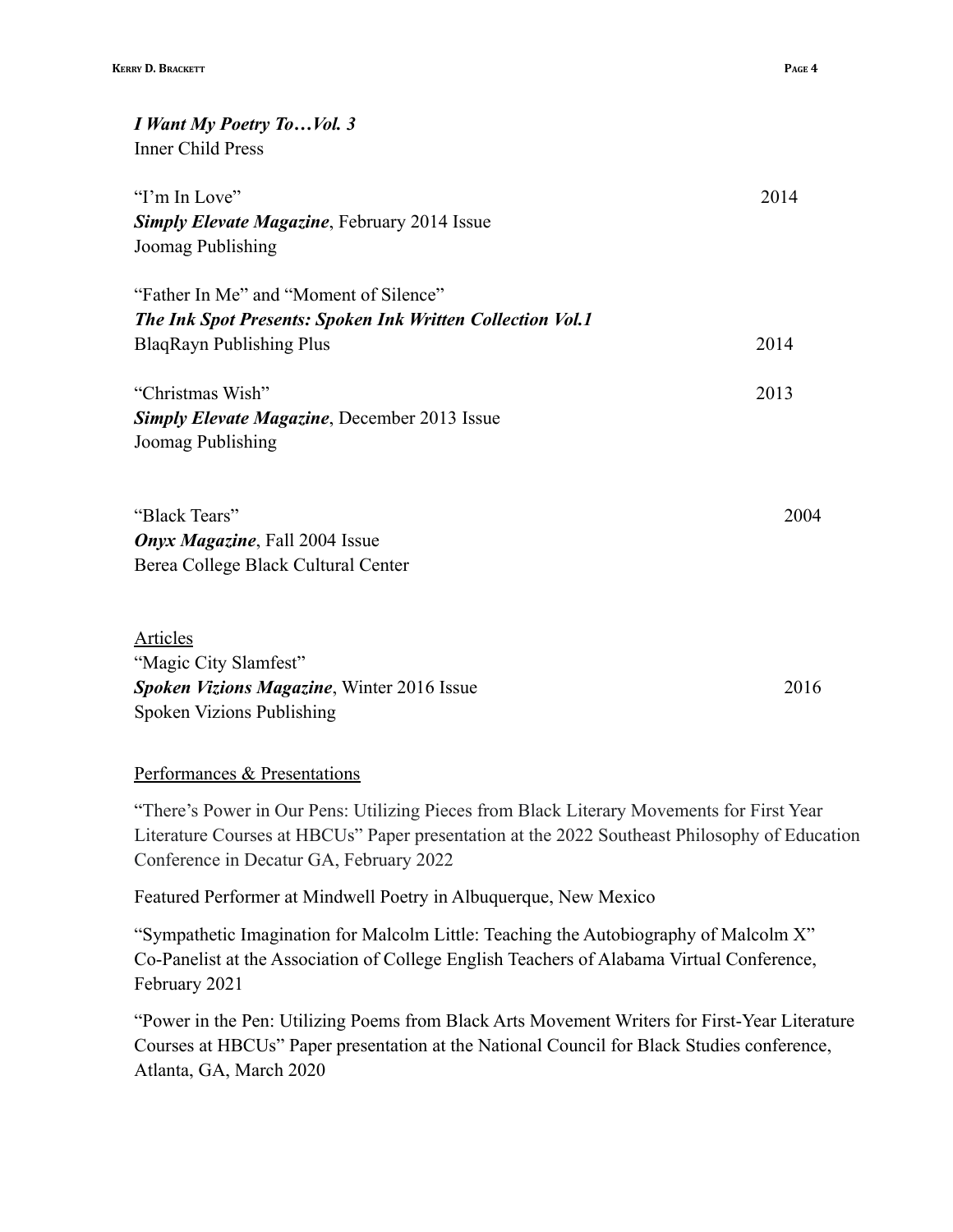"Sympathetic Imagination in Native Son: Teaching Richard Wright's Novel" Moderator and Co-Panelist at the Association of College English Teachers of Alabama Conference at University of North Alabama, Florence, AL February 2020

"Social Injustice and Poetic Possibility: The Power of Spoken Word" Co-Panelist at the 21st Residency Conference at Union Institute and University, Cincinnati, OH, January 2020

"Welcome to Harlem: Utilizing Short Stories from Harlem Renaissance Writers for First-Year Writing Courses at HBCUs" Paper presentation at the Eighteenth Claflin University Conference on Contemporary English and Language Arts Pedagogy in Secondary and Postsecondary Institutions, Orangeburg, SC, October 2019

Featured Performer at Do You Lyric Lounge show at Hodgepodge Coffee in Atlanta, GA, October 2019

"Welcome to Harlem: Utilizing Short Stories from Harlem Renaissance Writers for First-Year Writing Courses at HBCUs" Paper presentation at the 2019 HBCU Symposium on Rhetoric and Composition at Morehouse College, September 2019

Guest Speaker at Orchard Knob Missionary Baptist Church Youth Conference in Chattanooga, TN, June 2019

Featured Performer at Hammonds House Museum in Atlanta, GA, April 2019

Performer at Alabama Book Festival Open Mic, April 2019

"Go In: Def Poetry Jam and the Spoken Word Movement" Paper presentation at the 2019 Southern Conference of African American Studies, Inc. Conference, Tallahassee, FL, Feb 2019

"Various Poems" Creative Writing Panel presentation at the 20th Residency Conference at Union Institute and University, Cincinnati, OH, Jan. 2019

"Who Are You Fighting For: Anti-War Poetry in the Black Arts Movement" Paper presentation at the 103rd Meeting & Conference for the Association for the Study of African American Life and History (ASALH), Oct. 2018

Performer at Magic City Poetry Festival Opening Mixer, April 2018

"Gender and the Arts" Panel presentation at the 19th Residency Conference at Union Institute and University, Cincinnati, OH, Jan. 2018

"Go In: Def Poetry Jam and the Spoken Word Movement" Paper presentation at the 19th Residency Conference at Union Institute and University, Cincinnati, OH, Jan. 2018

"Voice for the Voiceless: A Poetry Reading" Poetry reading at the 18<sup>th</sup> Residency Conference at Union Institute and University. Cincinnati, OH, Jan 2017.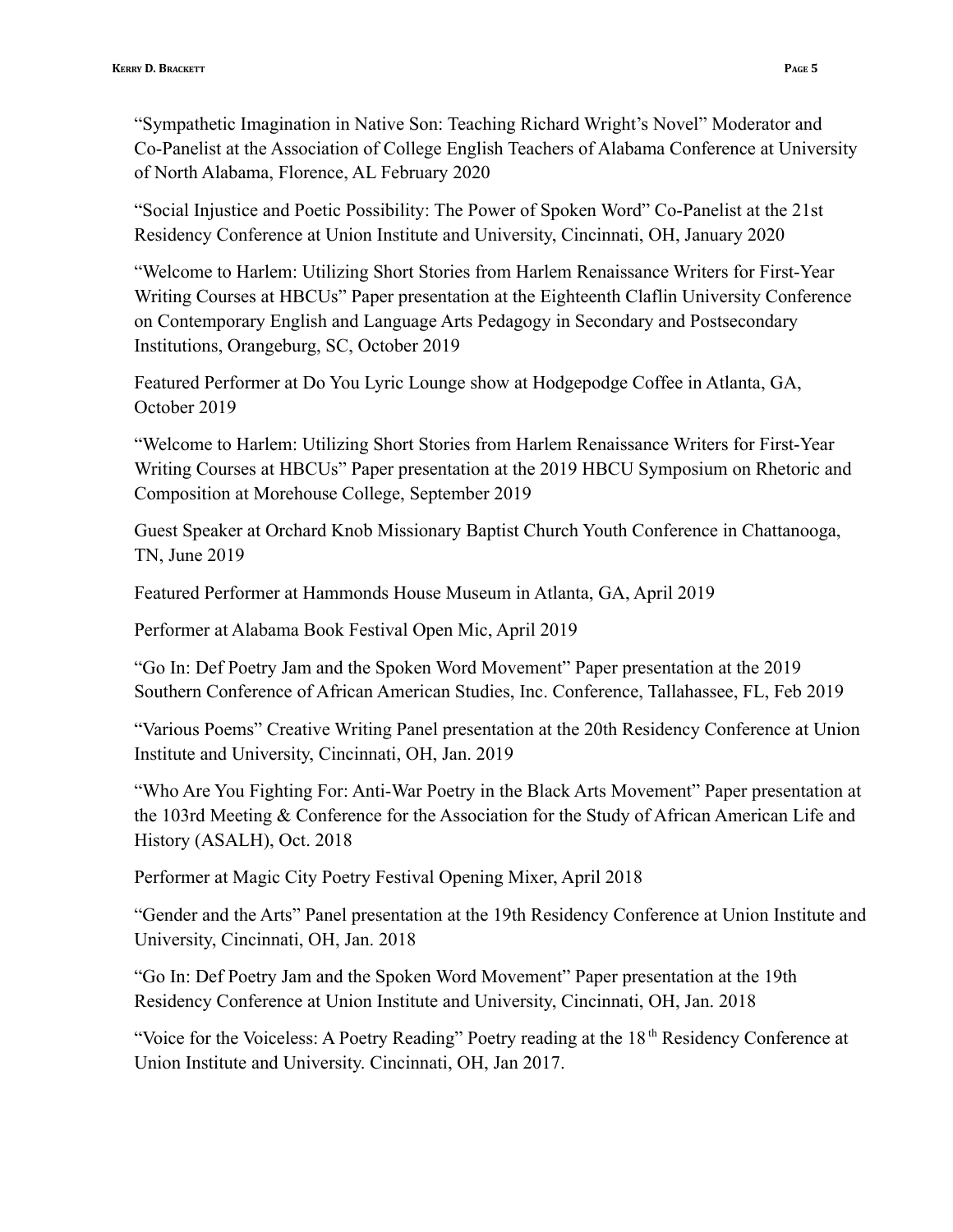"Selected Poems." Poetry Reading at the Ninth Creative Reading Series at Union Institute and University. Cincinnati, OH, Jan 2017.

Featured performer at National Poetry Awards in Chicago, IL, Sept. 2016.

Featured performer at Arts in the Heart Festival in Augusta, GA, Sept. 2016.

Featured performer at Essence Festival Spoken Word Brunch in New Orleans, LA, June 2016.

Featured performer at Essence Festival Spoken Word Brunch in New Orleans, LA, June 2015.

#### **ACADEMIC SERVICE**

#### **MILES COLLEGE**

#### COLLEGE-WIDE

FOUNDER & ADVISOR FOR THE GOLDEN WORD MOVEMENT (POETRY CLUB), 2018-PRESENT

LEAD CHAPTER ADVISOR FOR SIGMA TAU DELTA HONOR SOCIETY, 2019-PRESENT

ADVISOR FOR THE SANCTUARY HUMANITIES JOURNAL, 2018-PRESENT

EN 201: INTRO TO LITERATURE COURSE CLUSTER LEADER, 2018-PRESENT

COVID COMMITTEE, 2022-PRESENT

QUALITY ENHANCEMENT PLAN COMMITTEE, 2020-PRESENT

FUNDAMENTAL STUDIES AND ENGLISH PROFICIENCY EXAM COMMITTEE, 2019-PRESENT

COMMUNICATIONS COMMITTEE (CO-COVENER0), 2021-PRESENT

ATHLETIC COMMITTEE, 2018-2020

RECORDER FOR FACULTY MEETINGS, 2019-2020

RECRUITING AND RETENTION COMMITTEE, 2017-2018

ADVISORY BOARD FOR SIGMA CHAPTER OF PHI BETA SIGMA FRATERNITY, INC.

**DEPARTMENT**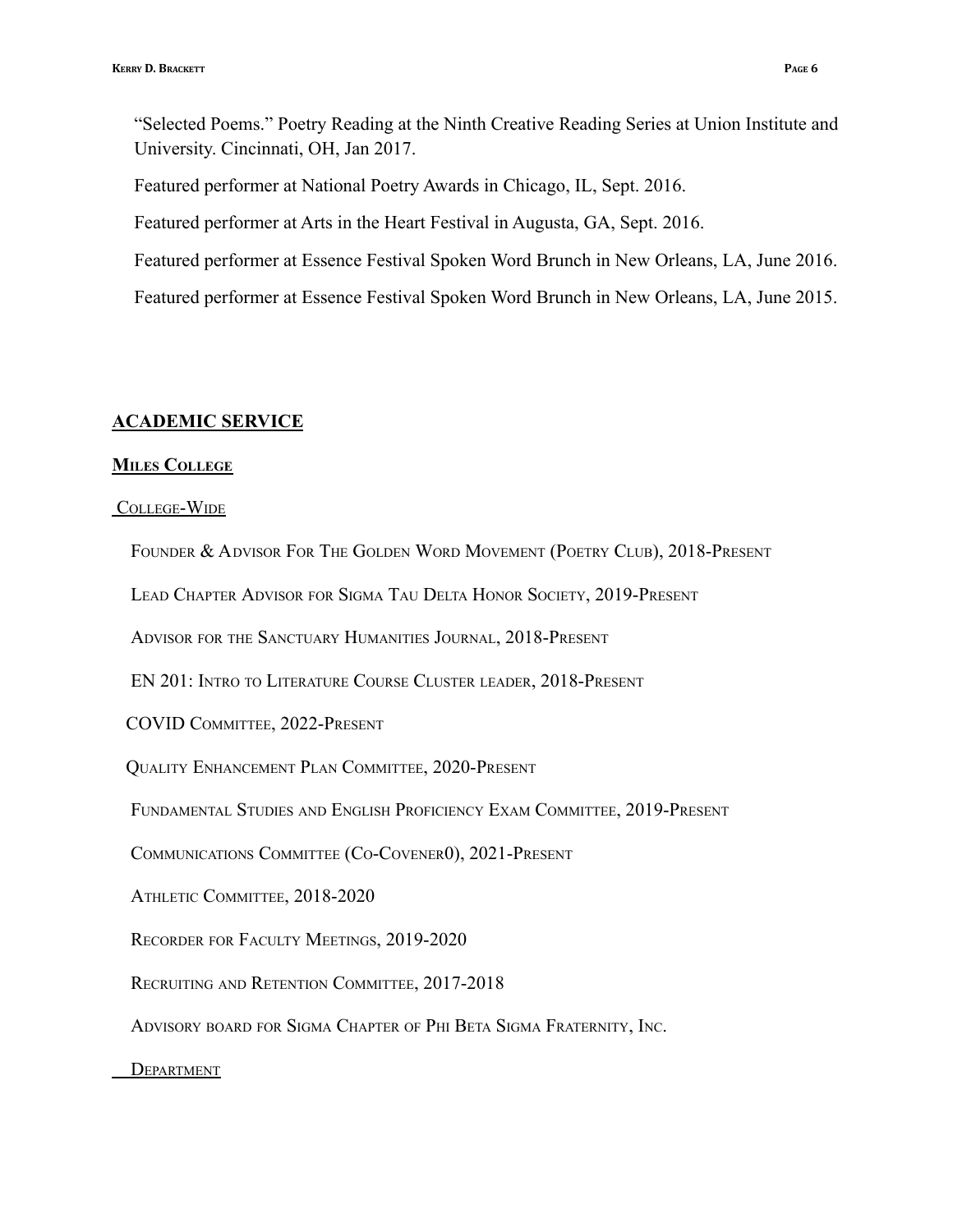HUMANITIES SHOWCASE COMMITTEE, 2017-2019

SPRING ARTS FESTIVAL WEEK COMMITTEE, 2017-PRESENT

RECORDER FOR DIVISIONAL MEETINGS, SPRING 2019

GRANT WRITING COMMITTEE, 2018-PRESENT

#### **MEMBERSHIPS**

Association for the Study of African American Life and History (ASALH) Academy of American Poets Association of College English Teachers in Alabama Sigma Tau Delta International English Honor Society Modern Language Association National Council of Teachers of English Alabama Writers' Conclave Phi Beta Sigma Fraternity, Inc.

### **REFERENCES**

Dr. Dwayne Mack, Associate Professor of History African & African American Studies Program Berea College [mackd@berea.edu](mailto:mackd@berea.edu), (859) 985-3369

Dr. Rebecca Duncan, Humanities Department Chair Lawson State Community College [vmasimai@lawsonstate.edu](mailto:vmasimai@lawsonstate.edu) (205) 929-2065

Dr. Michael Wells, Interim Chair, Division of Humanities [mwells@miles.edu](mailto:mwells@miles.edu) (205) 587-9553

Dr. Bala Baptiste, Division of Communications Chair Miles College bbaptist[e@miles.edu](mailto:aadadevoh@miles.edu) (205) 929-1485